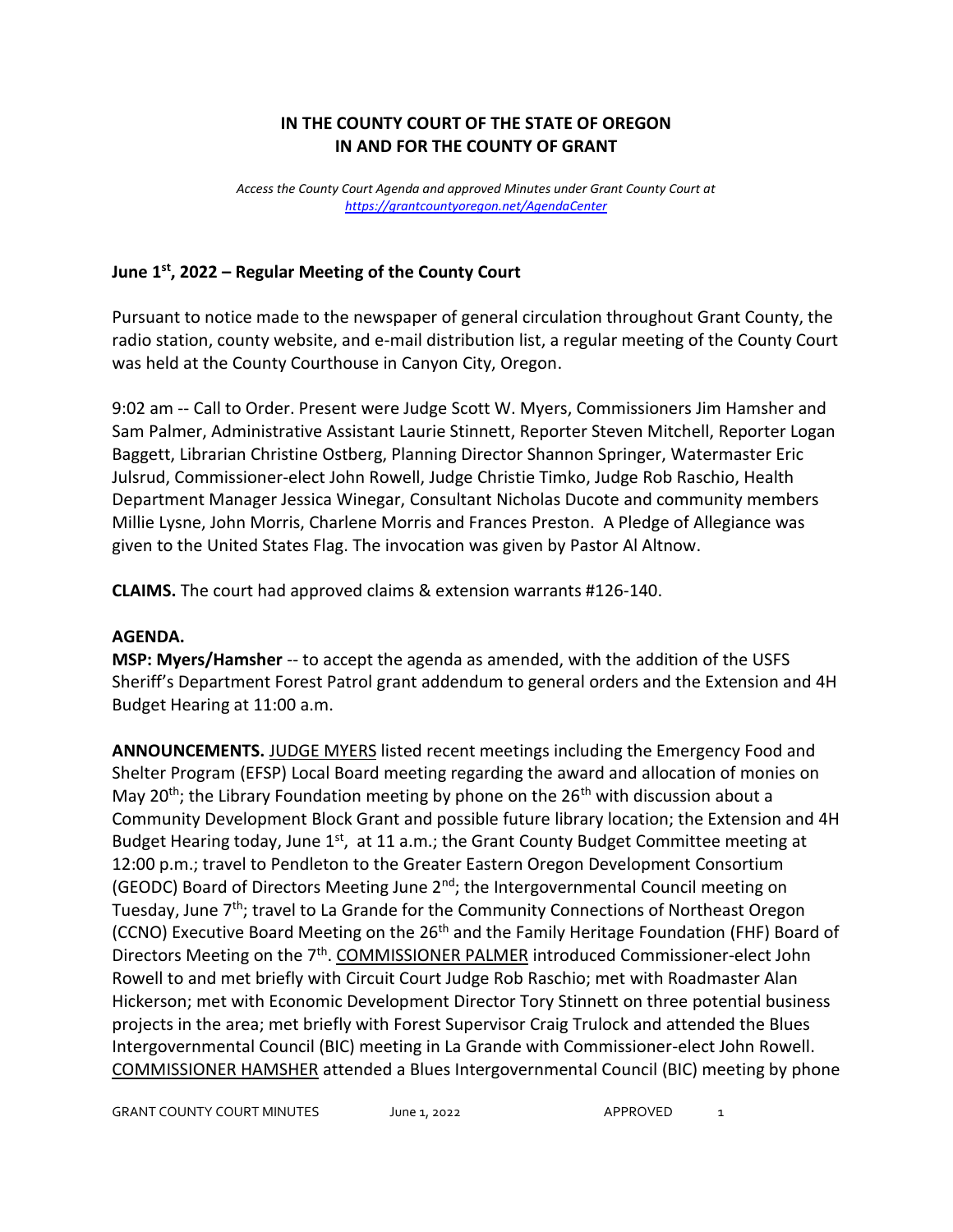on May 31<sup>st</sup>; a Southeast Area Commission on Transportation (SEACT) meeting last week; spoke on the local radio program, Coffee Time; took part in the National Association of Counties (NACo) Public Lands Steering Committee meeting; listened in on a White House Briefing call; attended the 4H Budget meeting on May 18<sup>th</sup>, the County Budget Meeting that afternoon and met with various department heads regarding the budget. He attended the John Day Bull Bash and the Memorial Day ceremony in Prairie City. He met with Ryan Torland of the Oregon Department of Fish and Wildlife and Commissioner Nash on wolf issues within Wallowa County. He will attend the 4H Budget Meeting today.

### **MINUTES.**

**MSP: Myers/Palmer** -- to approve the minutes of May 18<sup>th</sup> as presented. Approved unanimously.

| $9:10$ am     | Nick Ducote entered |  |   |  |  |  |  |
|---------------|---------------------|--|---|--|--|--|--|
| $\sim$ $\sim$ |                     |  | . |  |  |  |  |

9:12 am Julie Ellison and Jessica Winegar entered

**GENERATOR SERVICE PROPOSAL.** Josh Wolfe submitted a proposal for annual service of the generator at the jail for \$750 annually.

**MSP: Myers/Hamsher** -- to approve and sign the contract as presented. Approved unanimously.

# **RESOLUTIONS.**

**#22-16.** Cash loan of \$25,000 from the General Fund to the Domestic Violence Fund to be repaid in the same or succeeding fiscal year.

**MSP: Myers/Palmer** – to approve Resolution 22-16 and circulate for signature.

**#22-17.** To transfer \$35,000 from the General Fund Contingency to Emergency Management. **MSP: Myers/Palmer** – to approve Resolution 22-17 and circulate for signature.

**#22-18.** To transfer \$65,000 from General Non-Departmental to Emergency Management and \$29,500 from General Non-Departmental to Senior Citizens.

**MSP: Myers/Palmer** – to approve Resolution 22-18 and circulate for signature. All resolutions were approved unanimously.

**COMMUNITY COUNSELING SOLUTIONS.** Consultant Nick Ducote of Ducote Consulting has been working with Community Counseling Solutions and Administrator Kimberly Lindsay to try and find money for expansion and renovation. Currently, a million dollars is "in the kitty," with the project estimated at 4-5 million dollars. Ducote is seeking a Community Development Block Grant to add another 1.5 million to their funds. If not able to complete both the addition and renovation at one time, the project will proceed in phases, beginning with the addition and then the renovation as funds are available. Due to their non-profit status, CCS must depend on the city or county as the "pass-through" of the grant. Ducote asked the County to consider being the applicant for the grant. The application would be due at the end of September. In reply to Hamsher's question as to the administrator of the grant, Ducote noted that it had to be publicly procured, but was something that he would apply for. Treasurer Julie Ellison expressed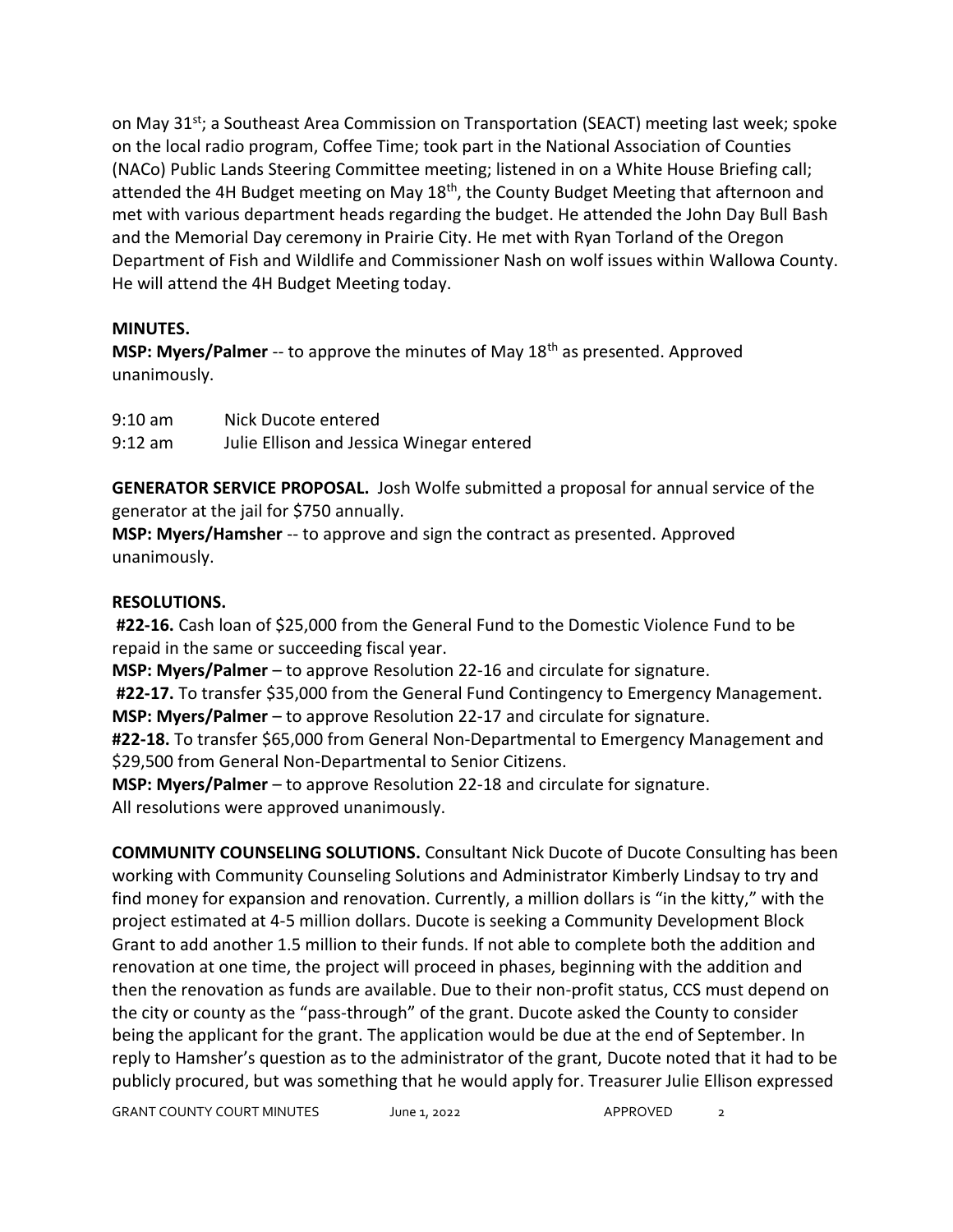concern about the obligation to pay bills before receiving reimbursement. Myers asked if there is a match requirement. Ducote noted that there is no match, and that it is possible to either front the money or wait until grant monies are received before disbursement during the process. Ducote has worked on multiple CDBG grants since 2015, including Monument, Seneca, Mt. Vernon, John Day, Haines, Elgin, Irrigon, Umatilla, Ontario and Dayville. There would be a conflict with this project if the county were considering CBDG funding for a new library. Ducote's understanding was that the city of John Day may be involved with the new library building. Myers was unsure if this put the County in the position of choosing between the two projects. Ducote outlined the time frame for the process as nine months to develop contracts and blueprints, nine to twelve months to begin construction and one to two years for completion. The Court agreed to consider the proposal and be in contact with Ducote.

**FAIRGROUNDS.** Fairgrounds Manager Mindy Winegar submitted a contract for entertainment to be provided by the Blue Mountain Old Time Fiddlers to take place between August 10-13, 2022.

**MSP: Myers/Hamsher** – to approve and sign the contract as presented. Approved unanimously.

**ROCK QUARRY LEASE AND MINING AGREEMENT**. The Grant County Road Department submitted an agreement for a five-year lease with royalties to be paid to Holliday Land and Livestock, Inc. for rock excavation, crushing, aggregate manufacture and storage. **MSP: Hamsher/Myers** – to approve the agreement for the lease of the Holliday Rock Quarry and circulate for signature. Approved unanimously.

**PROPERTY ANNEXATION**. At the May 18<sup>th</sup> Regular Meeting of the County Court the County approved the annexation of six different properties into the John Day Rural Fire District. The orders for those have been created and are before the Court for signature. These include Orders #22-02 Belden, #22-03 Osborne, Buck, Beam, Skeen, #22-04 Speakman, #22-05 Lynch, #22-06 Estes and #22-07 Olson.

**MSP: Myers/Hamsher** – to circulate for signature the Orders for Annexation approved in the May 18<sup>th</sup> Regular Meeting of the County Court. Approved unanimously.

**AIRPORT LAND USE AGREEMENT.** This agreement is for the placement of Geodetic Monitoring Station equipment at the Grant County Regional Airport for a term of 15 years for the payment of \$3000.

**MSP: Myers/Hamsher** – To approve the agreement as presented. Approved unanimously.

**USFS MODIFICATION OF FOREST PATROL GRANT**. Sheriff Todd McKinley submitted a Modification of Agreement 20-LE-11060400-020 from the United States Forest Service (USFS), noting an increase in funding of \$8000, for a CY 2022 Total Operating Plan of \$28,352.26. **MSP: Myers/Hamsher** – to approve the agreement as presented. Approved unanimously.

**CLOSE RESERVE ACCOUNTS.** An Order was submitted by Treasurer Julie Ellison to close the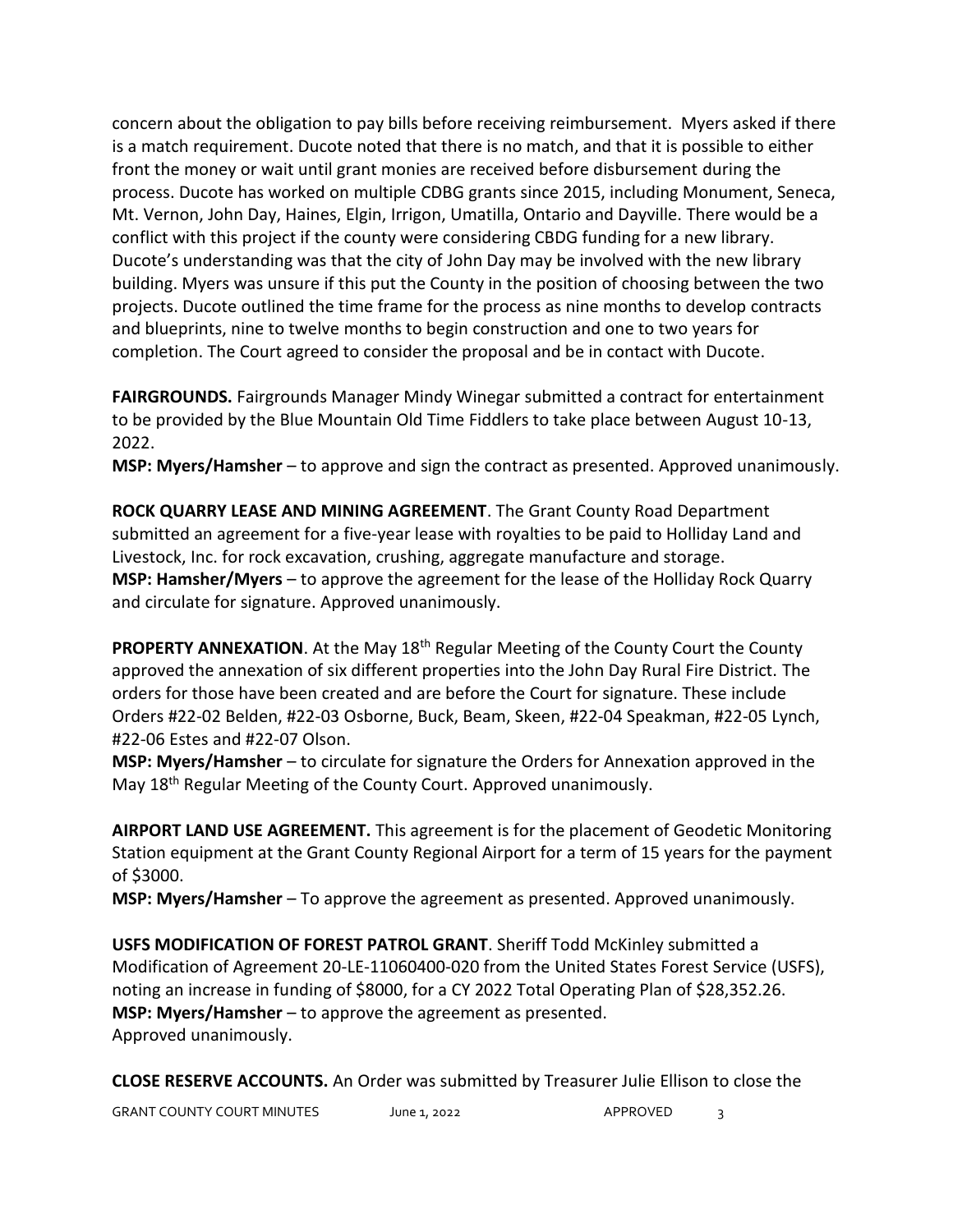reserve accounts and transfer the balance to the general fund. Commissioner Palmer stated that he was inclined to wait on this until after the Budget Meeting. Commissioner Hamsher pointed out that Emergency Management Coordinator Eric Bush had information that might affect the account balances. Myers agreed that it would be better to gather all available information before enacting the order.

**MSP: Palmer/Myers** – To table Order 2022-01, Closing Reserve Accounts, until after the Budget Committee Meeting when more information is available. Agreed to table unanimously.

**TREATMENT COURT.** Circuit Court Judge Rob Raschio appeared in Court to propose the implementation of Treatment Court in Grant County. An intergovernmental agreement between Grant and Harney Counties would require a .5 FTE Treatment Court Probation Officer be added to the Community Corrections Department for a 24 month period of time. Duties are to include comprehensive case management and field supervision of treatment court participants. In return, Harney County would provide Grant County an amount not to exceed \$86,101 in sub-grant funds to assist in implementation of its portion of the project. Sheriff Todd McKinley stated that this would increase Community Corrections to three probation officers as in past years, compared to the two current positions. It would allow community service, urinalysis and saliva tests to be done on the weekends. There is no impact to the General Fund as all monies come from Special Funds.

**MSP: Palmer/Hamsher** – to approve the request as presented. Approved unanimously. Myers asked for discussion about the billing and payment process. McKinley stated that the Parole and Probation budget was able to absorb the up-front costs, even if billing took place quarterly. Treatment Court Judge Christie Timko added that it could be done on a 2-3 week billing cycle, but is open to whatever works best for the County. Timko took the opportunity to share that the Court takes only the highest criminogenic risk offenders; those who are most likely to keep going through the system. Participants must be Grant County residents. Nationwide, 90% of those who graduate from the program are not re-arrested within a 3-year time-frame. Raschio said for participants who don't comply, there will be significant consequences designed to enhance public safety. He promised to support Judge Timko and not let issues "fall through" without redress. In conclusion, Treasurer Julie Ellison had no objections to working out the monetary transactions with Harney County.

**ROAD DEPARTMENT**. Roadmaster Alan Hickerson presented a request to hire Judy Kerr as an independent consultant on road projects, as needed. County Counsel provided a contract with the stipulation that costs would not exceed \$1500. Kerr has handled two recent road issues for the department; one at no cost and the second for a nominal fee. The money will come out of the engineering/consulting account that currently holds a balance of \$43,000. **MSP: Hamsher/Palmer** – to approve the request as presented. Approved unanimously.

**SCHOOL RESOURCE OFFICER.** Sheriff Todd McKinley presented the Intergovernmental Agreement (IGA) with Grant School District #3 to provide a School Resource Officer (SRO) during the school year for the cost of \$50,000. He noted that school safety across the country is an on-going issue. The position must be filled by a certified officer. One officer, as opposed to